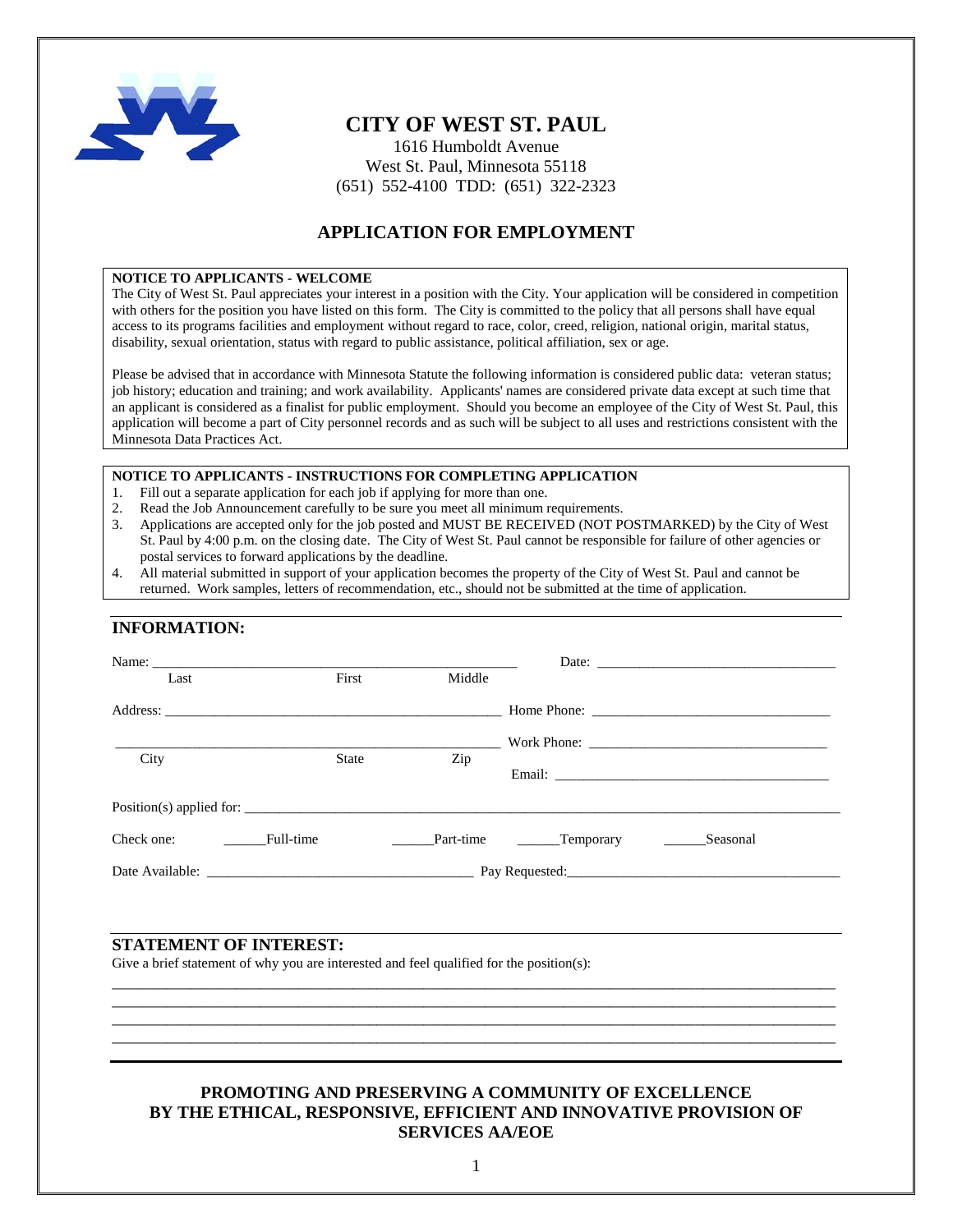### **EDUCATION:**

| Types of School         | Name and Address of School | Major Area | Did You   | Degree   |
|-------------------------|----------------------------|------------|-----------|----------|
|                         |                            | of Study   | Graduate? | Obtained |
| <b>High School</b>      |                            |            |           |          |
|                         |                            |            |           |          |
|                         |                            |            |           |          |
|                         |                            |            |           |          |
| <b>Technical School</b> |                            |            |           |          |
|                         |                            |            |           |          |
|                         |                            |            |           |          |
|                         |                            |            |           |          |
| College                 |                            |            |           |          |
|                         |                            |            |           |          |
|                         |                            |            |           |          |
|                         |                            |            |           |          |
| Graduate School         |                            |            |           |          |
|                         |                            |            |           |          |
|                         |                            |            |           |          |
|                         |                            |            |           |          |
| Military                |                            |            |           |          |
|                         |                            |            |           |          |
|                         |                            |            |           |          |
|                         |                            |            |           |          |

\_\_\_\_\_\_\_\_\_\_\_\_\_\_\_\_\_\_\_\_\_\_\_\_\_\_\_\_\_\_\_\_\_\_\_\_\_\_\_\_\_\_\_\_\_\_\_\_\_\_\_\_\_\_\_\_\_\_\_\_\_\_\_\_\_\_\_\_\_\_\_\_\_\_\_\_\_\_\_\_\_\_\_\_\_\_\_\_\_\_\_\_\_\_\_\_\_\_\_\_ \_\_\_\_\_\_\_\_\_\_\_\_\_\_\_\_\_\_\_\_\_\_\_\_\_\_\_\_\_\_\_\_\_\_\_\_\_\_\_\_\_\_\_\_\_\_\_\_\_\_\_\_\_\_\_\_\_\_\_\_\_\_\_\_\_\_\_\_\_\_\_\_\_\_\_\_\_\_\_\_\_\_\_\_\_\_\_\_\_\_\_\_\_\_\_\_\_\_\_\_

\_\_\_\_\_\_\_\_\_\_\_\_\_\_\_\_\_\_\_\_\_\_\_\_\_\_\_\_\_\_\_\_\_\_\_\_\_\_\_\_\_\_\_\_\_\_\_\_\_\_\_\_\_\_\_\_\_\_\_\_\_\_\_\_\_\_\_\_\_\_\_\_\_\_\_\_\_\_\_\_\_\_\_\_\_\_\_\_\_\_\_\_\_\_\_\_\_\_\_\_ \_\_\_\_\_\_\_\_\_\_\_\_\_\_\_\_\_\_\_\_\_\_\_\_\_\_\_\_\_\_\_\_\_\_\_\_\_\_\_\_\_\_\_\_\_\_\_\_\_\_\_\_\_\_\_\_\_\_\_\_\_\_\_\_\_\_\_\_\_\_\_\_\_\_\_\_\_\_\_\_\_\_\_\_\_\_\_\_\_\_\_\_\_\_\_\_\_\_\_\_

\_\_\_\_\_\_\_\_\_\_\_\_\_\_\_\_\_\_\_\_\_\_\_\_\_\_\_\_\_\_\_\_\_\_\_\_\_\_\_\_\_\_\_\_\_\_\_\_\_\_\_\_\_\_\_\_\_\_\_\_\_\_\_\_\_\_\_\_\_\_\_\_\_\_\_\_\_\_\_\_\_\_\_\_\_\_\_\_\_\_\_\_\_\_\_\_\_\_\_\_ \_\_\_\_\_\_\_\_\_\_\_\_\_\_\_\_\_\_\_\_\_\_\_\_\_\_\_\_\_\_\_\_\_\_\_\_\_\_\_\_\_\_\_\_\_\_\_\_\_\_\_\_\_\_\_\_\_\_\_\_\_\_\_\_\_\_\_\_\_\_\_\_\_\_\_\_\_\_\_\_\_\_\_\_\_\_\_\_\_\_\_\_\_\_\_\_\_\_\_\_

\_\_\_\_\_\_\_\_\_\_\_\_\_\_\_\_\_\_\_\_\_\_\_\_\_\_\_\_\_\_\_\_\_\_\_\_\_\_\_\_\_\_\_\_\_\_\_\_\_\_\_\_\_\_\_\_\_\_\_\_\_\_\_\_\_\_\_\_\_\_\_\_\_\_\_\_\_\_\_\_\_\_\_\_\_\_\_\_\_\_\_\_\_\_\_\_\_\_\_\_ \_\_\_\_\_\_\_\_\_\_\_\_\_\_\_\_\_\_\_\_\_\_\_\_\_\_\_\_\_\_\_\_\_\_\_\_\_\_\_\_\_\_\_\_\_\_\_\_\_\_\_\_\_\_\_\_\_\_\_\_\_\_\_\_\_\_\_\_\_\_\_\_\_\_\_\_\_\_\_\_\_\_\_\_\_\_\_\_\_\_\_\_\_\_\_\_\_\_\_\_

\_\_\_\_\_\_\_\_\_\_\_\_\_\_\_\_\_\_\_\_\_\_\_\_\_\_\_\_\_\_\_\_\_\_\_\_\_\_\_\_\_\_\_\_\_\_\_\_\_\_\_\_\_\_\_\_\_\_\_\_\_\_\_\_\_\_\_\_\_\_\_\_\_\_\_\_\_\_\_\_\_\_\_\_\_\_\_\_\_\_\_\_\_\_\_\_\_\_\_\_ \_\_\_\_\_\_\_\_\_\_\_\_\_\_\_\_\_\_\_\_\_\_\_\_\_\_\_\_\_\_\_\_\_\_\_\_\_\_\_\_\_\_\_\_\_\_\_\_\_\_\_\_\_\_\_\_\_\_\_\_\_\_\_\_\_\_\_\_\_\_\_\_\_\_\_\_\_\_\_\_\_\_\_\_\_\_\_\_\_\_\_\_\_\_\_\_\_\_\_\_

\_\_\_\_\_\_\_\_\_\_\_\_\_\_\_\_\_\_\_\_\_\_\_\_\_\_\_\_\_\_\_\_\_\_\_\_\_\_\_\_\_\_\_\_\_\_\_\_\_\_\_\_\_\_\_\_\_\_\_\_\_\_\_\_\_\_\_\_\_\_\_\_\_\_\_\_\_\_\_\_\_\_\_\_\_\_\_\_\_\_\_\_\_\_\_\_\_\_\_\_ \_\_\_\_\_\_\_\_\_\_\_\_\_\_\_\_\_\_\_\_\_\_\_\_\_\_\_\_\_\_\_\_\_\_\_\_\_\_\_\_\_\_\_\_\_\_\_\_\_\_\_\_\_\_\_\_\_\_\_\_\_\_\_\_\_\_\_\_\_\_\_\_\_\_\_\_\_\_\_\_\_\_\_\_\_\_\_\_\_\_\_\_\_\_\_\_\_\_\_\_

List applicable courses, seminars, workshops, training, and acquired skills:

List applicable professional or technical organizations and level of participation:

- List applicable office machines you have experience operating:
- List word processing/computer experience and what software and hardware programs you know:
- How many words per minute do you type? \_\_\_\_\_\_\_\_\_\_\_\_\_\_\_\_\_\_\_\_\_\_\_\_\_\_\_\_\_\_\_\_\_\_\_\_\_\_\_\_\_\_\_\_\_\_\_\_\_\_\_\_\_\_\_\_\_\_\_\_\_\_\_\_
- List applicable vehicles, equipment, and machinery you have experience operating:
- List current applicable licenses, registrations or certificates:
- If applying for a position which may require driving a City-owned vehicle, please indicate your driver's license type: Class A \_\_\_\_\_\_\_ Class B \_\_\_\_\_\_ Class D \_\_\_\_\_ Please indicate endorsements: \_\_\_\_\_\_\_\_\_\_\_\_\_\_\_\_\_\_\_\_\_\_\_\_\_\_\_\_\_\_\_\_\_\_\_\_\_\_\_\_\_\_\_\_\_\_\_\_\_
- Can you communicate using American Sign Language or speak and write in a language other than English? If yes, describe.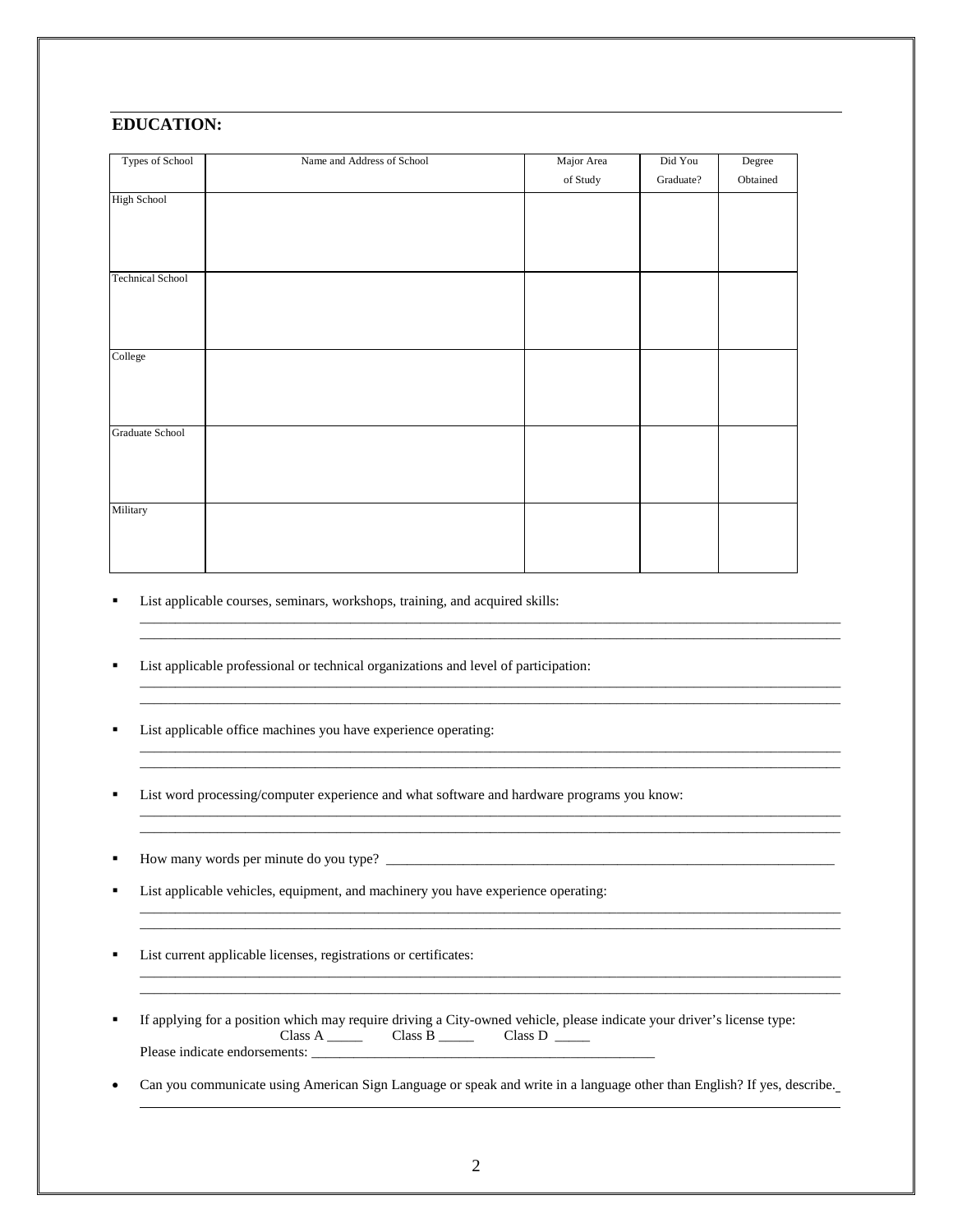### **EMPLOYMENT HISTORY** (Include all relevant experience as applicants are rated on amount and type of experience. If experience is 10 years or older, do not complete the date portion.)

List complete employment history, beginning with most recent experience first. Attach additional sheets if necessary.

|                                                    | May we contact your present employer for verification and reference? $\Box$ Yes $\Box$ No<br>May we contact your former employers for verification and reference? $\Box$ Yes $\Box$ No |  |
|----------------------------------------------------|----------------------------------------------------------------------------------------------------------------------------------------------------------------------------------------|--|
| 1. Company Name                                    | City, State<br>$From$ $T_0$                                                                                                                                                            |  |
|                                                    |                                                                                                                                                                                        |  |
|                                                    |                                                                                                                                                                                        |  |
|                                                    |                                                                                                                                                                                        |  |
| <b>Job Title and Duties</b>                        |                                                                                                                                                                                        |  |
|                                                    |                                                                                                                                                                                        |  |
| 2. Company Name                                    | City, State                                                                                                                                                                            |  |
|                                                    |                                                                                                                                                                                        |  |
|                                                    |                                                                                                                                                                                        |  |
|                                                    |                                                                                                                                                                                        |  |
| Job Title and Duties                               |                                                                                                                                                                                        |  |
| 3. Company Name                                    | City, State                                                                                                                                                                            |  |
|                                                    |                                                                                                                                                                                        |  |
|                                                    |                                                                                                                                                                                        |  |
|                                                    |                                                                                                                                                                                        |  |
| Job Title and Duties                               |                                                                                                                                                                                        |  |
|                                                    |                                                                                                                                                                                        |  |
| 4. Company Name                                    | City, State<br>From To To                                                                                                                                                              |  |
|                                                    |                                                                                                                                                                                        |  |
|                                                    |                                                                                                                                                                                        |  |
| Number and Positions Supervised Number 3 and 2008. |                                                                                                                                                                                        |  |
| <b>Job Title and Duties</b>                        |                                                                                                                                                                                        |  |
|                                                    |                                                                                                                                                                                        |  |
|                                                    |                                                                                                                                                                                        |  |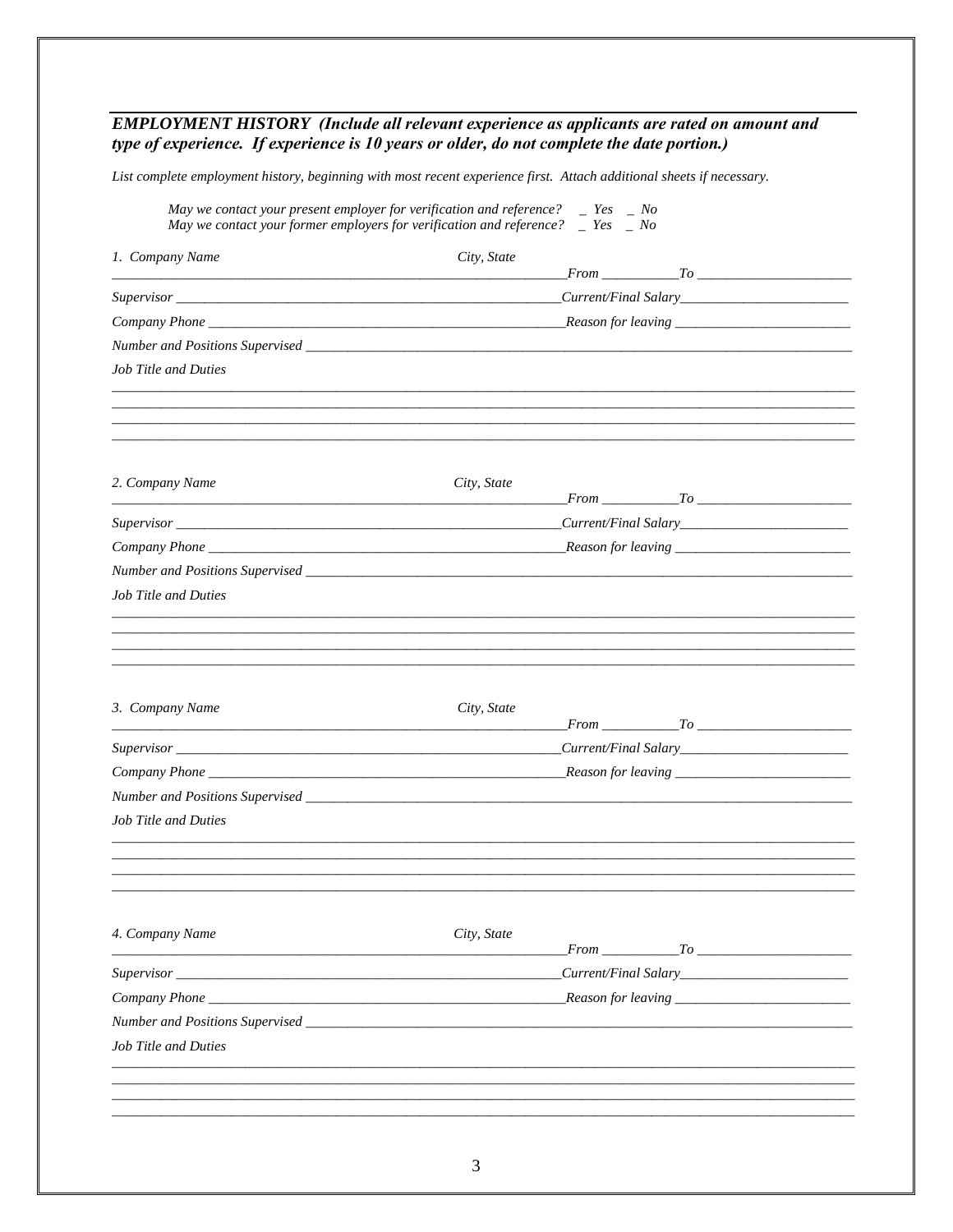|  | Have you worked for the City of West St. Paul before? ____ Yes ____ No What position? ___________________ |  | Start date Find date |
|--|-----------------------------------------------------------------------------------------------------------|--|----------------------|
|  | Are you a U.S. Citizen, or otherwise legally eligible to work in the United States? For No                |  |                      |

#### *REFERENCES:*

*Provide the following data for those persons whom we may contact for additional professional or education references.*

| Name | <b>Professional Relationship</b> | Telephone # |
|------|----------------------------------|-------------|
|      |                                  |             |
|      |                                  |             |
|      |                                  |             |
|      |                                  |             |
|      |                                  |             |
|      |                                  |             |
|      |                                  |             |
|      |                                  |             |
|      |                                  |             |

#### **READ CAREFULLY AND SIGN**

The City has the right to verify information provided in the application. I may be discharged if there are any misrepresentations on this application or my resume or made by me in an interview, which may be discovered now or anytime in the future. False information or misrepresentation may also subject me to the penalty provisions of M.S. § 43A.39. I acknowledge that none of the statements made in this application are intended to be, nor should be construed as a contract between the City and myself.

In connection with this application for employment, I authorize the City of West St. Paul and any agent acting on its behalf to conduct an inquiry into any job-related information contained in this application, including, but not limited to, my records maintained by an educational institution relating to academics performance such as transcripts. Moreover, I hereby release the City of West St. Paul and any agent acting on its behalf from any and all liability of whatsoever nature by reason of requesting such information from any person.

I hereby authorize persons, schools, my current employer, previous employers and organizations named in this application to provide any and all information regarding my employment, also any other information, whether personal or otherwise that may or may not be on record. I release such employers and individuals from all liability for damages whatsoever that may arise from furnishing this information.

I hereby affirm that the information provided on this application is true and complete to the best of my knowledge.

| $\sim$<br>` O L<br>мопаните | Jate |  |
|-----------------------------|------|--|
|                             |      |  |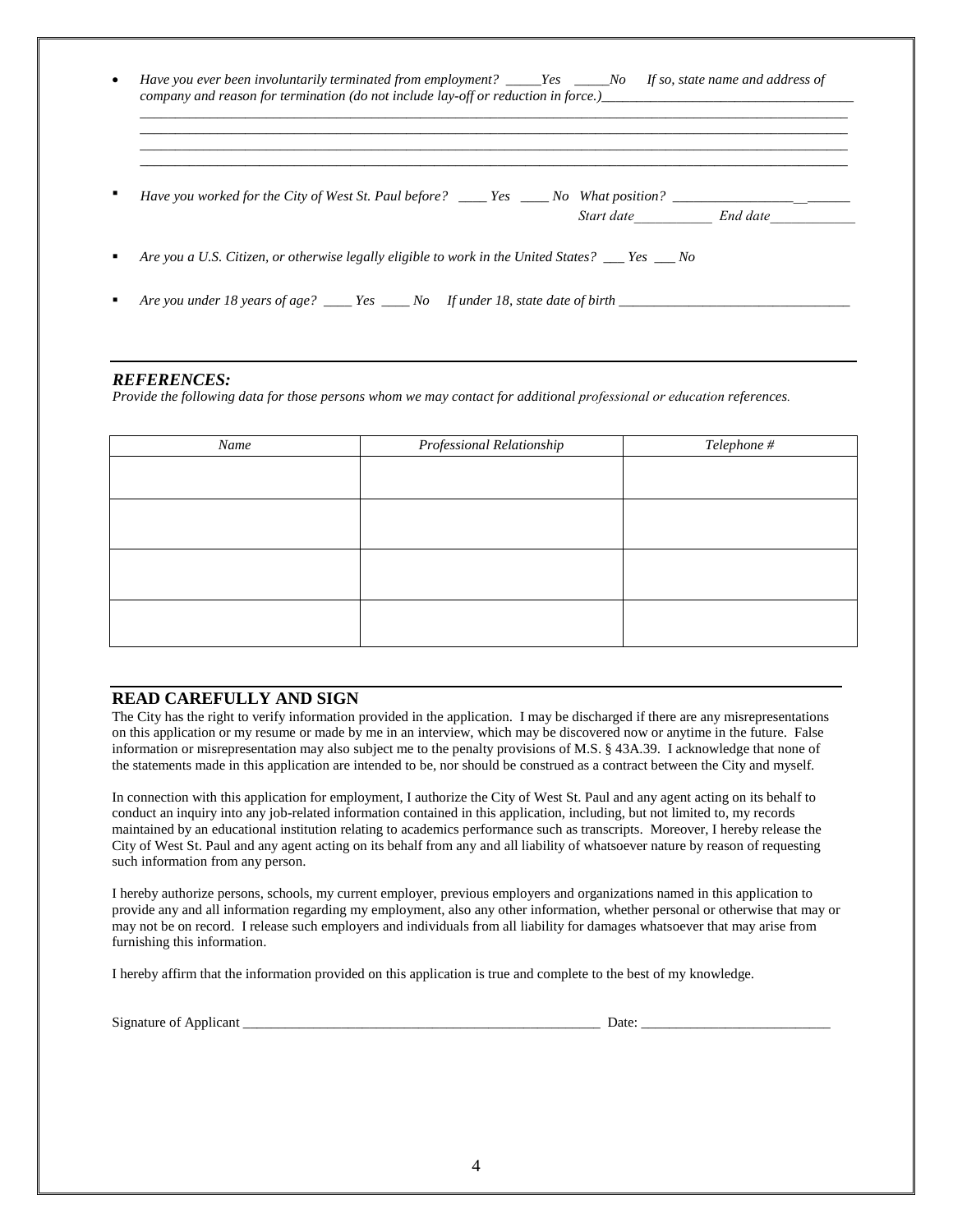### **IMPORTANT FACTS ABOUT INFORMATION ON YOUR APPLICATION (***READ ONLY)*

This application is to assist in the process of referring you for possible employment. Certain information requested on the application is private; that is, it may be released only to you or to agencies where you may be considered for employment (to comply with M.S. 13.43, Subd. 2). If you become employed by the City, the data will be available to the Department of Finance, the Internal Revenue Service, and the Social Security Administration for payroll and tax purposes. If you disagree with the data we have about you, notify the City Manager by letter.

| <b>Private Data</b>                                                                                                                      | Why We Ask For It                                                                                                                         | <b>Are you Legally Obligated</b><br>To Provide It? | <b>What May Happen If You</b><br>Don't Provide It                                                                                                         |
|------------------------------------------------------------------------------------------------------------------------------------------|-------------------------------------------------------------------------------------------------------------------------------------------|----------------------------------------------------|-----------------------------------------------------------------------------------------------------------------------------------------------------------|
| Social Sec. No.                                                                                                                          | To distinguish you from<br>all other applicants and<br>to make processing more<br>efficient.                                              | No, unless<br>hired.                               | In most cases, nothing, however<br>it will help to ensure that your<br>records are not confused with<br>others.                                           |
| Name                                                                                                                                     | To distinguish you from all<br>applicants.                                                                                                | Yes                                                | Failure to provide information<br>may be cause for rejecting an<br>application.                                                                           |
| Date of Birth<br>(When requested<br>on a separate<br>form)                                                                               | To conduct a check of criminal No<br>records for certain positions.                                                                       |                                                    | Failure to provide information<br>may be cause for rejecting a<br>form.                                                                                   |
| Address                                                                                                                                  | To be able to send you notices Yes                                                                                                        |                                                    | Failure to provide information<br>may be cause for rejecting an<br>application.                                                                           |
| Home Telephone                                                                                                                           | To be able to contact you to<br>determine availability for<br>interview and to notify you<br>when we need you to work<br>on short notice. | N <sub>o</sub>                                     | We may not be able to employ<br>you in certain jobs where you<br>may be required to come to<br>work on short notice.                                      |
| Sex, Racial/Ethnic<br>Group, Disability<br>Status, Veteran<br><b>Status</b> (This<br>Information is<br>Requested on a<br>Separate form.) | To be able to make Equal<br>Opportunity reports as<br>required by law.                                                                    | No                                                 | We will not be able to<br>determine whether our selection<br>processes result in unfair<br>discrimination, or take affirm-<br>ative action in our hiring. |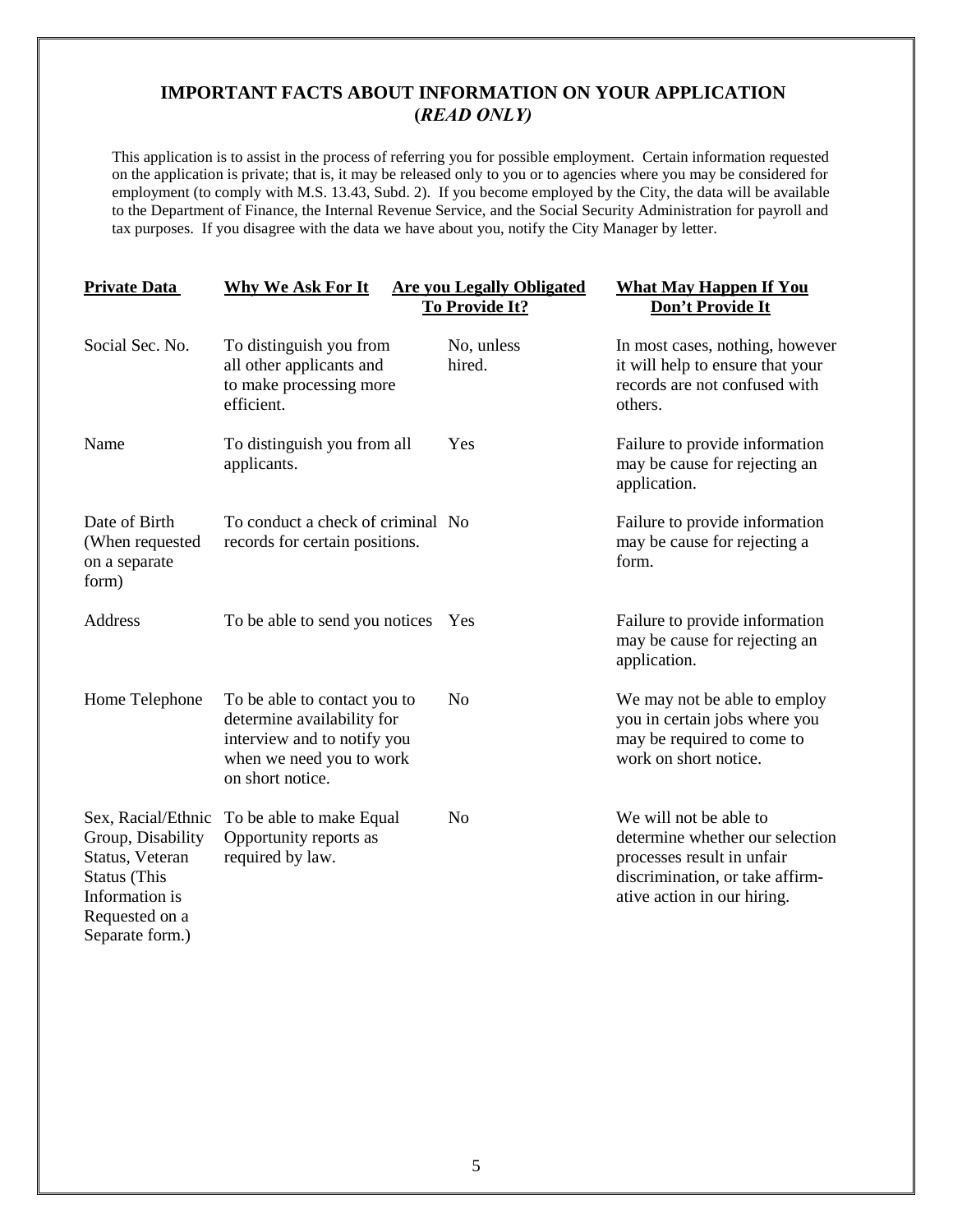

# **CITY OF WEST ST. PAUL ADDENDUM TO APPLICATION**

1616 Humboldt Avenue West St. Paul, Minnesota 55118 (651) 552-4100 TDD: (651) 322-2323

**VETERAN'S PREFERENCE** 

### **COMPLETE THIS FORM ONLY IF YOU ARE A VETERAN AND ARE CLAIMING VETERAN'S PREFERENCE**

You must submit a photocopy of your DD214 or other military documents to substantiate the service information requested on the form. Claims not accompanied by proper documentation will not be processed. Disabled veterans must also supply form FL 802 or an equivalent letter from a service retirement board. Spouses applying to preference points must supply their marriage certificate, the veteran's DD214 and L 802 or death certificate.

The City of West St. Paul awards preference points to qualified veterans and spouses of deceased or disabled veterans to add to their exam results. Points are awarded subject to the provisions of Minnesota Statutes 43A.11. To be eligible for veterans' preference points you must: 1.

Be separated under honorable conditions from any branch of the armed forces of the United States after having served on active duty for 181 consecutive days or by reason of disability incurred while serving on active duty, and be a citizen of the United States or resident alien; or be the surviving spouse of a deceased veteran (as defined above) or the spouse of a disabled veteran who because of the disability is not able to qualify: AND

2. NOT be currently receiving eligible to receive a monthly veterans' pension based exclusively on length of military service.

The information you provide on this form will be used to determine your eligibility for veteran's preference points. You are not required to supply this information, but we cannot award veteran's points without it.

| Name (Last)                              | (First)                                           | (Middle)                                                                                            | <b>Position Title</b>                                                                                                                                                                                                                                                                                                              |
|------------------------------------------|---------------------------------------------------|-----------------------------------------------------------------------------------------------------|------------------------------------------------------------------------------------------------------------------------------------------------------------------------------------------------------------------------------------------------------------------------------------------------------------------------------------|
| Address                                  |                                                   |                                                                                                     | Phone No.                                                                                                                                                                                                                                                                                                                          |
|                                          |                                                   |                                                                                                     |                                                                                                                                                                                                                                                                                                                                    |
| ٠<br>٠                                   |                                                   |                                                                                                     | Active Duty Information: (Note: a photocopy of your DD214 form must accompany this claim sheet).<br>Have you (or your disabled or deceased spouse) served on active military duty without interruption for 181 days<br>Are you receiving or are you eligible to receive a monthly veteran's pension based exclusively on length of |
| ٠                                        |                                                   | For Disabled Veterans: (Letter from VA as proof of disability must be submitted to receive points): |                                                                                                                                                                                                                                                                                                                                    |
| <b>For Spouses of Disabled Veterans:</b> | Spouses present occupation                        | (NOTE: Letter from VA in proof of disability must be submitted to receive points.)                  |                                                                                                                                                                                                                                                                                                                                    |
|                                          | complete and correct to the best of my knowledge. |                                                                                                     | AFFIDAVIT I hereby claim veteran's preference for this vacancy and certify that all the information given is true,                                                                                                                                                                                                                 |

I hereby authorize the Veterans Administration to release information necessary to process this application to the City of West St. Paul Personnel Department.

Signature Date

\_\_\_\_\_\_\_\_\_\_\_\_\_\_\_\_\_\_\_\_\_\_\_\_\_\_\_\_\_\_\_\_\_\_\_\_\_\_\_\_\_\_\_\_\_\_\_\_\_\_\_\_\_\_\_\_\_\_\_ \_\_\_\_\_\_\_\_\_\_\_\_\_\_\_\_\_\_\_\_\_\_\_\_\_\_\_\_\_\_\_\_